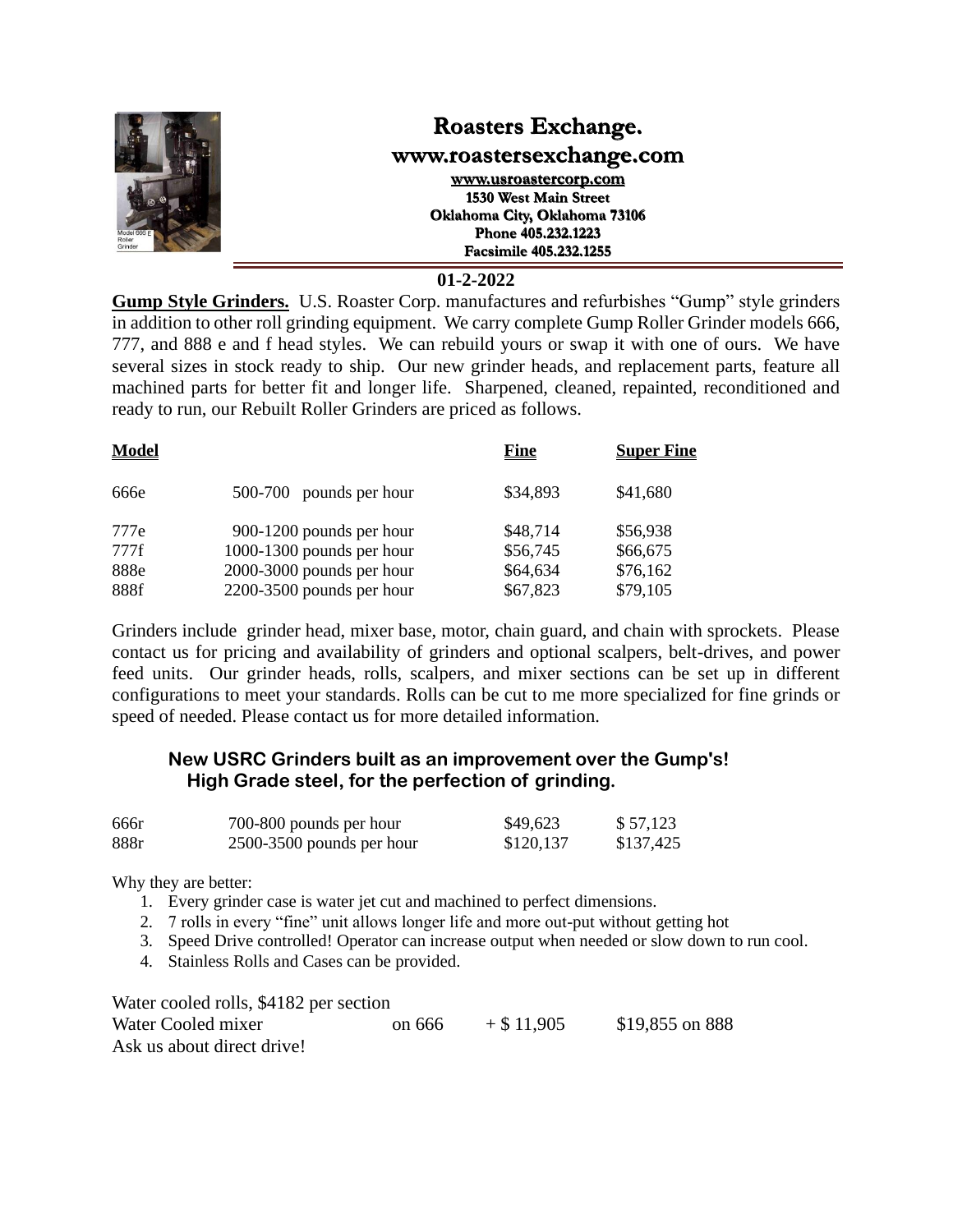### **Does your grinder head have a lot of wear and tear on it? If so, join our "Head Exchange Program."**

## **How The "Head Exchange Program" Works!\***

To swap out your worn grinder head with one of our freshly sharpened and reconditioned heads all you need to do is enroll in our "head exchange program." You can soon have a freshly sharpened head on your grinder. Our grinder heads are tested, re-taped, and painted, prior to shipping. There's just one catch. We must be the only one to recondition the head for it to qualify for the "Head Exchange Program."

Does it cost money to enroll your grinder head in our program? The answer is usually "no," unless your grinder head is "unusually worn." Please call to find out. Once you are in the program the cost of new rolls are covered as long are we are the only ones to recondition the rolls. Heads that are returned damaged, worn beyond reason (cupped more then .01), sprockets not routinely oiled, rolls damaged by metal objects, bearings ran while dry or replaced when needed, roll ends and keyways damaged, or other items damaged or not maintained in a reasonable way, will result in an extra service charge to cover the added maintenance expense.

| <b>Grinder Model</b><br><u>Exchange</u> |          |              | <b>Extra Section</b> | <b>New Rolls each</b> |
|-----------------------------------------|----------|--------------|----------------------|-----------------------|
| 666e                                    | \$7,552  |              | \$2,933              | \$1682                |
| 777e                                    | \$10,918 |              | \$3,780              | \$2,585               |
| 777f                                    | \$9,985  |              | \$3,778              | \$2,585               |
| 888e                                    | \$11,995 |              | \$3,609              | \$3,759               |
| 888f                                    | \$10,995 |              | \$3,609              | \$3,759               |
| D head Exchanges:                       |          | Add 15%      |                      |                       |
| Cut Probat 800mm Rolls:                 |          | \$1,823 each |                      |                       |
| New Probat rolls 800mm                  |          | \$4,430 each |                      |                       |
| Cut Probat 1600mm Rolls:                |          | \$2,835 each |                      |                       |

You simply send your grinder head in to be re-sharpened for a one-time fee of the listed price minus 10% plus cost of parts and/or additional labor. Price does not include roll replacements, sprocket, or bearing work.

# *Belt Drive Conversion*

 Complete with Motors base drive pully, Driven Pully 8 Base to Head drive pulley. Hubs and Idler shaft and pully, Motor to Mixer Belts and Main Head Drive belt, only convert grinders that have a soft start and ever a grinder left full of coffee.

777 belt drive kit \$7033.60 Head and Belt conversion \$4321 Base Drive conversion \$2860 888 belt drive kit \$8116.50 Head and Belt conversion \$4891 Base Drive conversion \$3260

# **How to Join our Head Exchange Program!**